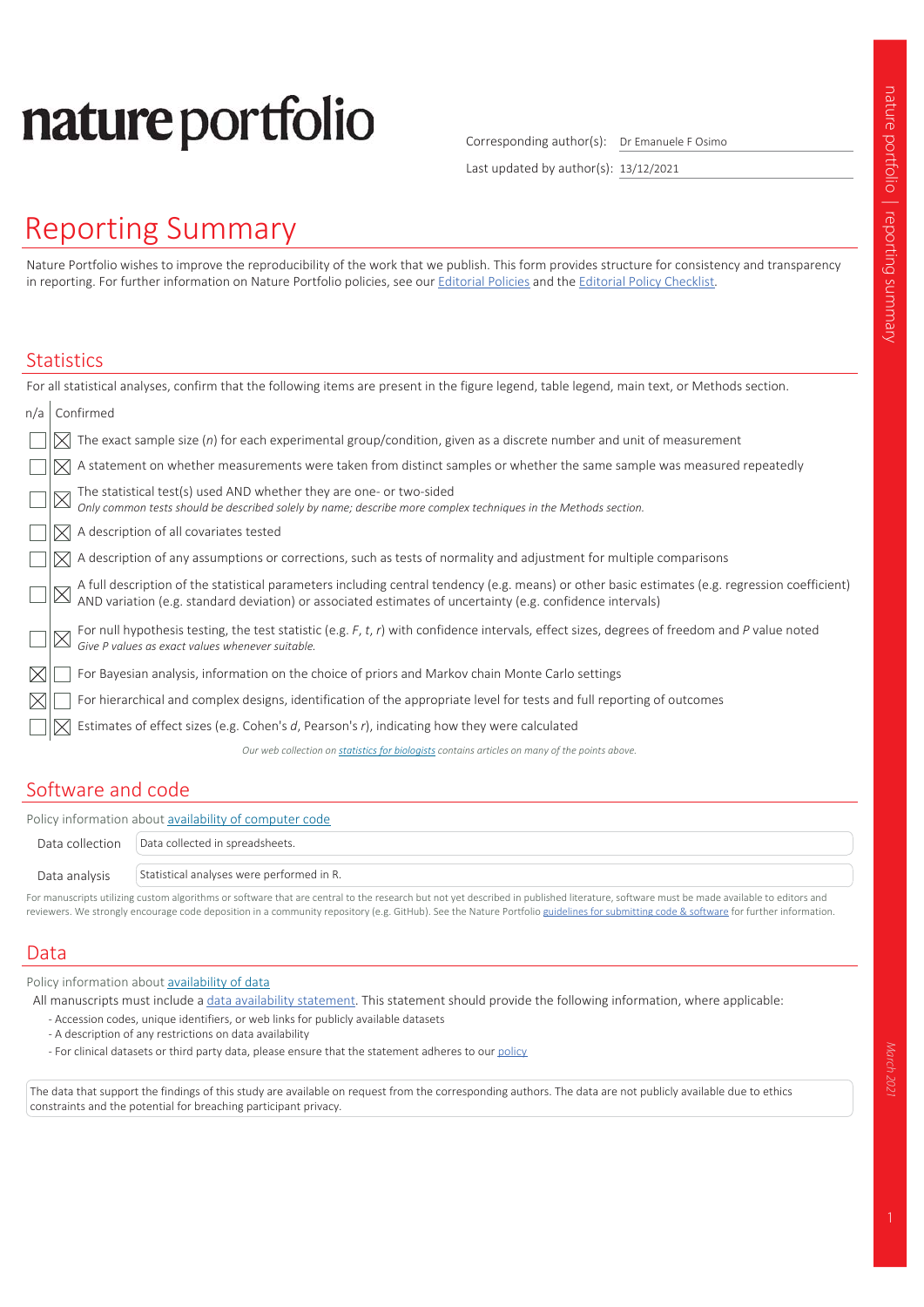### Field-specific reporting

Please select the one below that is the best fit for your research. If you are not sure, read the appropriate sections before making your selection.

 $\boxtimes$  Life sciences  $\Box$  Behavioural & social sciences  $\Box$  Ecological, evolutionary & environmental sciences

For a reference copy of the document with all sections, see nature.com/documents/nr-reporting-summary-flat.pdf

## Life sciences study design

All studies must disclose on these points even when the disclosure is negative.

| Sample size     | No specific sample size calculation was performed. However, our patient sample size of 38 patients and 38 controls is considered to be<br>powered to detect a difference in visceral and total body fat, given that all previous studies of fat content in schizophrenia using the same MR<br>technique were smaller (the biggest included 31 patients).                      |
|-----------------|-------------------------------------------------------------------------------------------------------------------------------------------------------------------------------------------------------------------------------------------------------------------------------------------------------------------------------------------------------------------------------|
| Data exclusions | No data were excluded from the analysis.                                                                                                                                                                                                                                                                                                                                      |
| Replication     | As discussed in the paper, our results are consistent with the majority of prior cross-sectional studies of visceral body fat in treated<br>schizophrenia using a comparable methodology, and extend the previous literature on the topic by using whole-body MR imaging, to show<br>that both body fat content and distribution were not different between cases vs controls |
| Randomization   | This was a case-control study, and therefore no randomisation took place. Controls were matched to patients for age (+/-3 years), ethnicity,<br>sex, and BMI $(+/- 1)$ .                                                                                                                                                                                                      |
| Blinding        | MR operators and image analysis took place blind to diagnosis.                                                                                                                                                                                                                                                                                                                |

### Reporting for specific materials, systems and methods

We require information from authors about some types of materials, experimental systems and methods used in many studies. Here, indicate whether each material, system or method listed is relevant to your study. If you are not sure if a list item applies to your research, read the appropriate section before selecting a response.

#### Materials & experimental systems Methods  $n/a$  Involved in the study  $n/a$  Involved in the study  $\boxtimes$ Antibodies  $\boxtimes$  $\Box$  ChIP-seq Eukaryotic cell lines  $\boxtimes$  $\boxtimes$  $\Box$  Flow cytometry  $\boxtimes$ Palaeontology and archaeology  $\boxtimes$ MRI-based neuroimaging  $\boxtimes$ Animals and other organisms  $\nabla$  Human research participants  $\n  $\n *\infty*$ \n Clinical data$  $\boxtimes$ Dual use research of concern

#### Human research participants

|                            | Policy information about studies involving human research participants                                                                                                                                                                                                                                                                                                                                                                                                                                                                                                                                                                                                                                                                                                                                                                                                                                                             |
|----------------------------|------------------------------------------------------------------------------------------------------------------------------------------------------------------------------------------------------------------------------------------------------------------------------------------------------------------------------------------------------------------------------------------------------------------------------------------------------------------------------------------------------------------------------------------------------------------------------------------------------------------------------------------------------------------------------------------------------------------------------------------------------------------------------------------------------------------------------------------------------------------------------------------------------------------------------------|
| Population characteristics | Please see supplementary table 1                                                                                                                                                                                                                                                                                                                                                                                                                                                                                                                                                                                                                                                                                                                                                                                                                                                                                                   |
| Recruitment                | People with schizophrenia were recruited from community mental health services in London, UK. Healthy controls were<br>recruited through the Hammersmith Hospital Healthy Volunteer Panel, London, UK, and through direct advertising, and were<br>matched to patients for age $(+/- 3$ years), ethnicity, sex, and BMI $(+/- 1)$ .<br>Exclusion criteria for all participants were: age <18 or >65 years, pregnancy or breastfeeding, a history of cardiometabolic<br>disease, including diabetes, hypertension, dyslipidaemia, ischaemic heart disease, any vascular disorder, other history of<br>congenital/structural cardiac disease; or history of significant or continuing substance abuse. Inclusion criterion for patients<br>was an ICD-10 diagnosis of schizophrenia. Exclusion criterion for healthy controls was a previous history or first-degree family<br>history of schizophrenia or other psychotic disorder. |
| Ethics oversight           | Written informed consent was obtained from all volunteers. The authors assert that all procedures contributing to this work<br>comply with the ethical standards of the relevant national and institutional committees on human experimentation and with<br>the Helsinki Declaration of 1975, as revised in 2008. All procedures involving human subjects were approved by the London -<br>Camberwell St Giles Research Ethics Committee.                                                                                                                                                                                                                                                                                                                                                                                                                                                                                          |

Note that full information on the approval of the study protocol must also be provided in the manuscript.